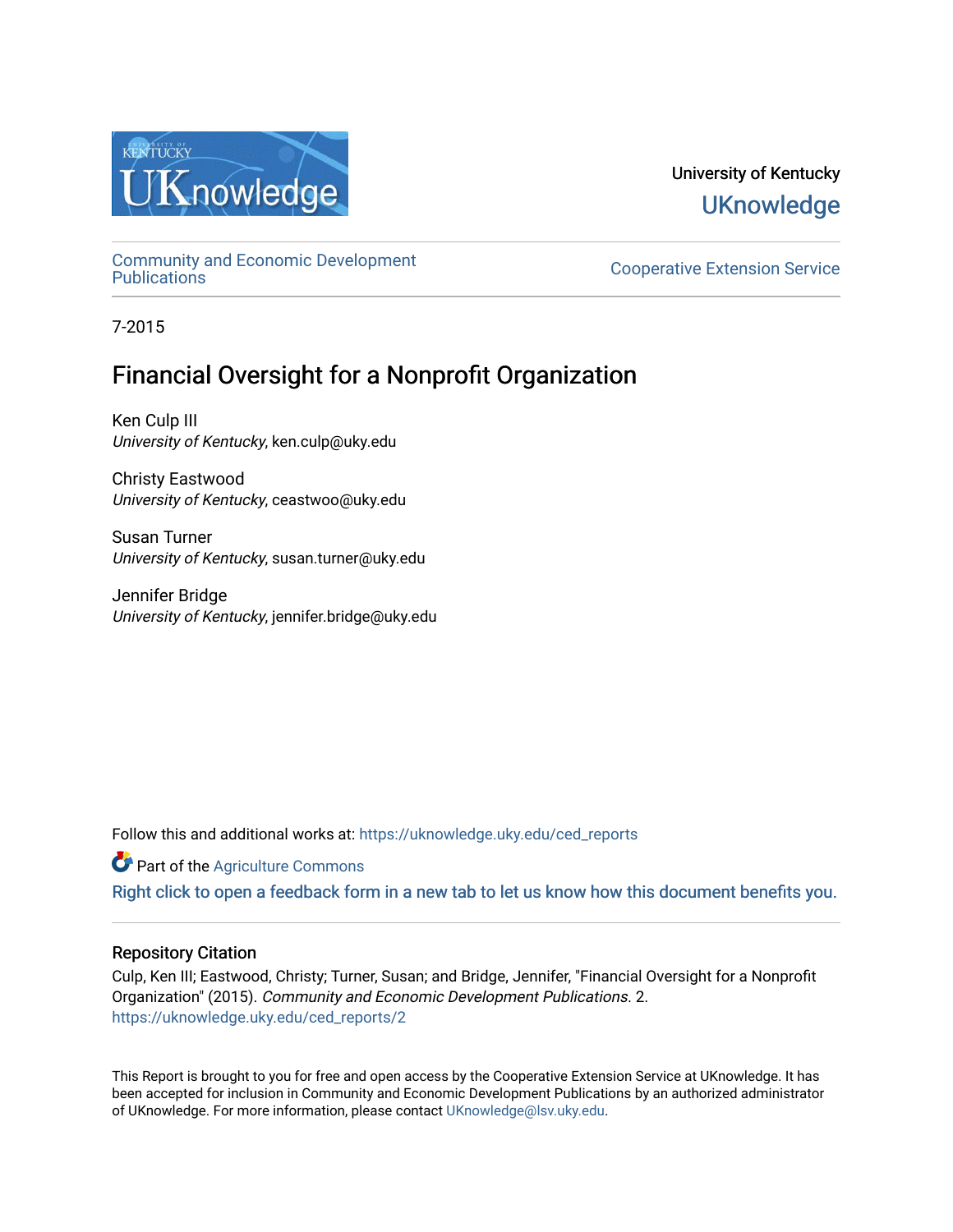#### COOPERATIVE EXTENSION SERVICE

**UNIVERSITY OF KENTUCKY COLLEGE OF AGRICULTURE, FOOD AND ENVIRONMENT, LEXINGTON, KY, 40546**







**Facilitator's Guide**

# Financial Oversight for a Nonprofit Organization

## **Rationale:**

Successful organizations follow regulations and guidelines pertaining to sound financial management practices. The members, leaders and volunteers of an organization should understand the need for accurate and timely reporting and have both internal and external rules of management in place.

## **Program Goal:**

To examine the organizational processes related to financial management and create an understanding of the needs for good financial management practices.

## **Program Objectives:**

- Define the basics of financial practices related to nonprofit organizations
- Examine appropriate and inappropriate financial practices
- Distinguish between required and recommended internal controls and their importance to organizations
- Examine appropriate methods of practice related to organizational finances

# **Pre-Program Preparation**

- Read and make copies of *Financial Oversight for a Nonprofit Organization* (CLD2-11) fact sheet.
- Make copies of *Nonprofit Organization Checklist,* one for each participant.
- Prepare cards from *Appropriate and Inappropriate Financial Practices Activity Cards*.
- Become familiar with content of Financial Guidelines for CES Volunteer Groups at [http://ces.](http://ces.ca.uky.edu/manual/financial/intro) [ca.uky.edu/manual/financial/intro](http://ces.ca.uky.edu/manual/financial/intro).
- Provide pens or pencils.

#### **Introduction:**

Successful organizations follow sound financial practice guidelines. Individuals entrusted with financial oversight have the confidence of the organization that they will manage the funds in a timely, transparent and accurate manner and understand that the organization's money is not their personal money.

#### *Introductory Activity:*

Ask the attendees the following question: "Should the treasurer of an organization be skilled at working with numbers? Why or Why not?"

Let the members respond with ideas, then respond with the following: "Organizational skills and willingness to work with others is just as important in financial management as math skills. A good treasurer will be transparent with the organization's money, be prepared to give timely and accurate reports and will not become defensive when it is voted upon to spend money!"

#### **Objective 1: To define the basics of financial management related to nonprofit organizations**

**Share:** Over the past few years, the regulations for nonprofit organizations have changed. Today, nonprofit organizations are required to file timely reports with the Internal Revenue Service or risk losing their tax exempt status. In addition, they may be required to provide proof of internal controls to an oversight organization. While this may seem like additional and unnecessary work, it is being done in an effort to protect and preserve legitimate nonprofit organizations.

This leadership curriculum was developed by 4-H Youth Developement agents with University of Kentucky specialists. Examples in the guide are geared toward an 4-H audience. This guide may be reproduced or modified for educational or training purposes and used with other audiences.

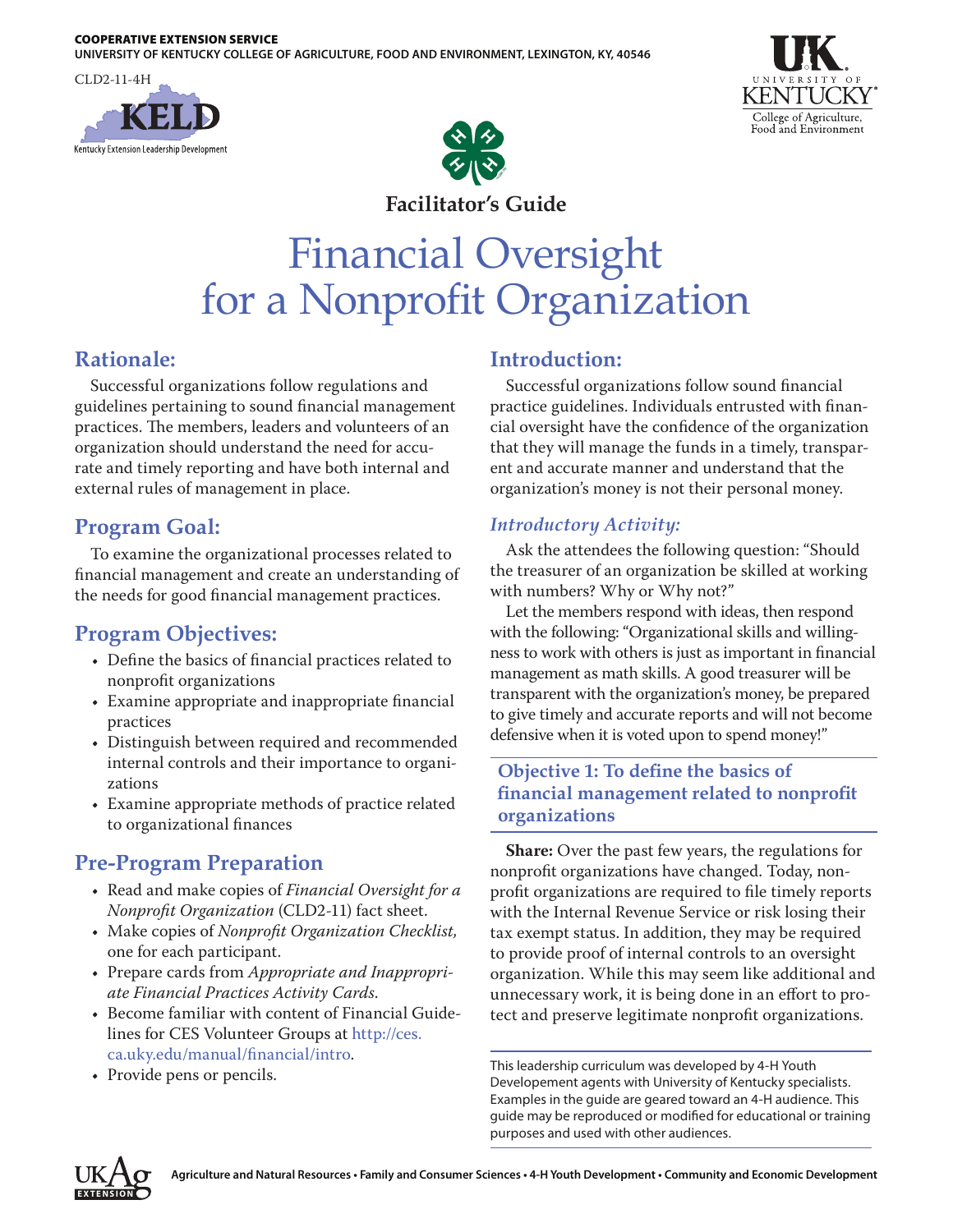#### *Learning Activity 1: Financial Practices Checklist*

Provide each member with a *Nonprofit Organization Financial Checklist*. Give them a few minutes to inventory the financial practices of their club, council or group. Discuss items on the list with the group and clarify any questions they may have.

#### **Objective 2: To examine internal controls and their importance to organizations**

We've probably all heard stories of individuals who have misspent, mismanaged or misappropriated the funds of a business or organization. Most groups do not have unlimited resources, so it is important that each penny is accounted for. While we all have ideas on how funds should be maintained and spent, each organization should have some basic financial practices in place.

#### *Learning Activity 2: Appropriate or Inappropriate?*

Divide the group into smaller groups of six to eight people and distribute activity cards. Ask each group to determine if the statement would be an appropriate (A) or inappropriate (I) activity. Once completed, go over their selections. A guide to the cards follows:

- Keep \$200 petty cash on hand for incidentals. **(I)** *A volunteer should not be asked to keep cash on hand for incidentals. Reimbursing with a check is a clear way to track expenses. However, if the organization votes to have a petty cash fund, a minimum amount should be retained with a clear accounting of funds/expenditures.*
- Provide a written monthly treasurer's report to your club and provide a copy to the secretary to be filed with the minutes. **(A)** *Either a written statement to each member or an oral statement is acceptable as long as there is a copy on file with the minutes.*
- Tell your club members how much money is in the account and provide a written copy to the secretary to be filed with the minutes. **(A)**
- Report an approximate balance on written statement. **(I)** *Exact amounts should always be reported as the treasurer should be able to account for every penny of the organization's funds.*
- Put funds into a CD without club members' approval. **(I)** *To invest the organization's funds, treasurers need to secure permission from members and it should be recorded in the organization's minutes as to the course of action to be taken.*
- Give committee members an approved budgeted amount of cash to spend on supplies. **(I)** *Cash should not be disbursed to members prior to spending. Members should provide receipts to be reimbursed or a bill to which the treasurer can write a check directly to the vendor to pay for goods.*
- Refuse to reimburse a member's expense without a receipt. **(A)** *A receipt should be provided for each expense showing the exact amount to be reimbursed. This provides clear record keeping.*
- Accept funds from a fundraiser that has been counted by a group of members with a statement as to the amount of funds being given. **(A)** *To avoid discrepancy, more than one person should count funds received during a fund raising event.*
- Give your county extension agent funds to be deposited. **(I)** *Agents do not have voting power in your organization. Please do not put agents in a position to be held accountable for your funds.*
- Provide a receipt for items sold or received. **(A)** *Preferably in duplicate or triplicate. This is a written record of a transaction and a reference for tracking finances. One should be given to the person to whom the goods were sold, one retained by the organization and if needed one to the extension office.*
- Pay sales tax on items sold as a fundraiser. **(A)** *Although 4-H is a nonprofit organization, it is still held accountable by the Commonwealth of Kentucky for sales tax on non-food-related items.*
- File reports with the Internal Revenue Service. **(Could be A or I)** *Not all Extension groups will be required to file reports with the IRS. Those choosing exemption through the Extension District Board will not have this requirement. However, 4-H clubs and councils operating as 501(c)(3) are required to file timely reports with the IRS. In addition, all 4-H clubs and councils are required to operate by the Kentucky Cooperative Extension Guidelines and provide proof of internal controls to their local Extension office.*

**Objective 3: To distinguish between required and recommended financial practices and their importance to organizational finances**

#### *Learning Activity 3:*

Government regulations play an important role in nonprofit organizations' financial practices. Some practices and reports are required by law, and others are simply a product of good financial management.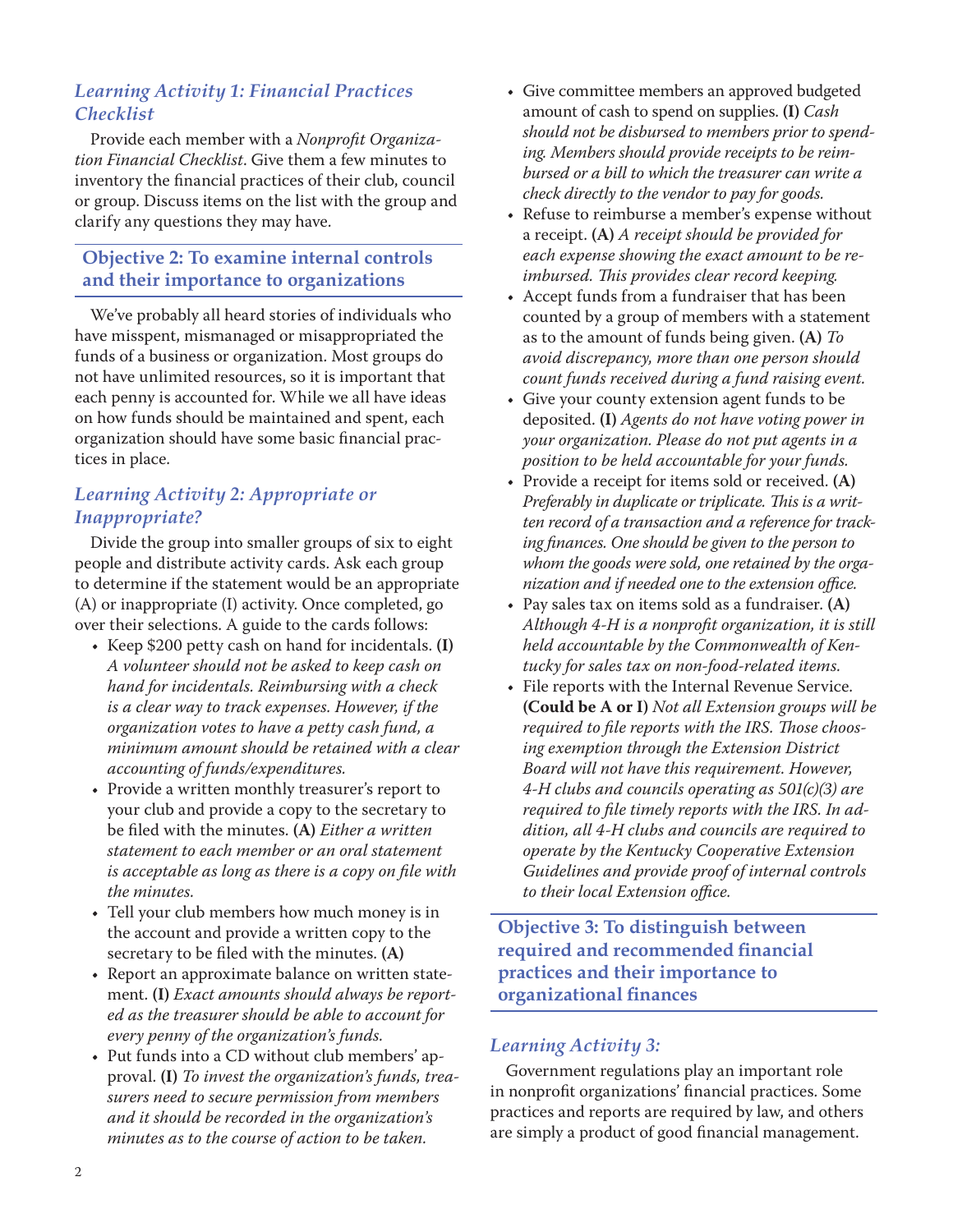Read the following statements and ask the group to distinguish between a required or a recommended practice.

- **• 990s**—Tax-exempt organizations must file the appropriate Internal Revenue Service Form 990, 990-EZ, or 990-N annually or risk losing their tax-exempt status. The size of the organization will generally determine the type of form to use. **(Required)**
- **• 1099s**—If the organization pays for services that would require filing IRS Form 1099-MISC, these forms must be issued to the vendor. Seek advice from a qualified tax expert if you are uncertain about any of these issues. **(Required)**
- **• Software**—Financial software is so inexpensive and user-friendly that there is probably no reason not to have computerized records. Accuracy and reporting will certainly be enhanced. **(Recommended)**
- **• Annual operating budget**—A budget is a forward looking financial plan. An account is a backward looking financial record. Budgets provide a roadmap for the financial future of the organization. **(Recommended but could be required under CES policies)**
- **• Financial reports**—Periodic reports of the accounts should be prepared and presented to governing boards and members at least once a year. These should include actual receipts and expenditures with a comparison to the budget and should include a balance sheet to determine the assets and liabilities of the organization. **(Recommended but could be required under CES policies)**
- **• Payroll**—If the organization has paid employees, the required federal, state and local withholdings must be collected and submitted to the appropriate agency. Filings and reporting must be carried out by specified deadlines. **(Required)**
- **• Signature authority**—Check-signing authority should be clearly defined and limited to designated officers and/or employees. Some circumstances may require two signatures on checks or withdrawals, and under no circumstances should any person sign a check to themselves without another authorized signature. **(Recommended)**
- **• Petty cash policy**—Avoid if possible, but if not, retain minimum amounts of cash and use a log system to record receipts and expenditures. **(Recommended)**
- **• Spending limits**—Policies should be in place to designate types and levels of expenditures that require higher levels of authorization. **(Recommended)**

**• Financial records retention/destruction**— Records should be filed and stored in a secure location for at least 10 years for most records. End-of-year financial statements, audits, legal correspondence and tax returns should be kept permanently. When records are no longer needed, they should be shredded and disposed of in a secure manner. **(Recommended)**

#### **Objective 4: To examine appropriate methods of practice related to organizational finances**

Everyone has ideas about how funds should be saved or spent, but Extension professionals, members, volunteers and leaders must keep in mind that an organization's funds are not their own.

#### *Learning Activity 4:*

As the following situation is read aloud, listen for and identify basic financial practices.

The Jasper County 4-H Council is hosting their monthly meeting. Ralph, club treasurer, has distributed a monthly report which outlines all income and expenditures with an ending balance of \$32,459.16. During new business, club president Bob states that the club has been asked to contribute to the 4-H Scholarship Fund. Maria makes a motion to expend \$50 to the fund, and Shirley Ann seconds the motion. During the discussion portion, Mark, a relatively new member, questions the low amount since it is such an important project. Many opinions follow, and Ralph states that only \$50 is budgeted for the annual expenditure. Bob calls for the vote; motion carries. Ralph will mail the check to the Kentucky 4-H Foundation tomorrow.

What good financial management practices does the club follow?

- Written financial report
- Funds accounted for to the penny
- Vote taken on expenditures
- Budget followed
- Treasurer does what club has voted upon
- What improvements can be made?
- Nonprofits do not need to keep on hand large amounts, which can be a red flag to the IRS and lead to an audit.
- Mark can suggest more funds be budgeted to the project for the next year.

The Kentucky Cooperative Extension Service has established financial guidelines for all extension volunteer groups. Please work with your extension agent to obtain a copy of the guidelines applicable to your organization.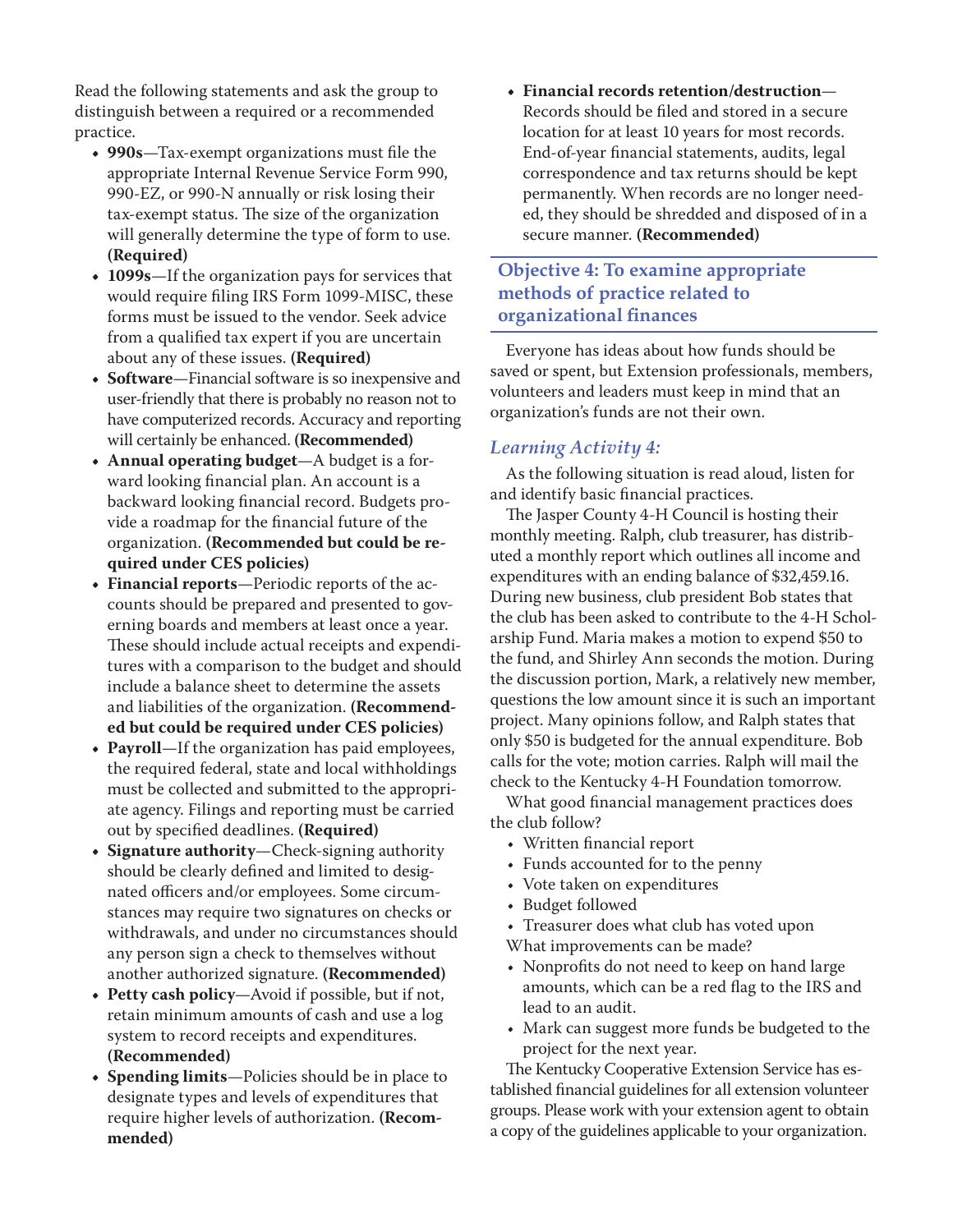#### **Summary**

"Money is the root of all evil." As a nonprofit, 4-H can provide important services and contribute greatly to the county and its communities. Having sound financial practices in place provides for an efficiently run organization void of squabbles over money because the finances are transparent and accurate. After all, it's not your money!

#### **Reference**

Culp, III, K., (2012) A Volunteer Leadership Position Description Outline. University of Kentucky College of Agriculture. Available at: http://manual. ca.uky.edu/sites/manual.ca.uky.edu/files/client\_protection\_handbook/chapter\_5b/Volunteer\_Position\_Description\_template.docx.

Adapted by: Ken Culp, III, Principal Specialist for Volunteerism, Department of 4-H Youth Development and Adjunct Associate Professor, Department of Family Sciences; Christy Eastwood, Boone County Extension Agent, 4-H Youth Development; and Susan Turner, Monroe County Extension Agent, 4-H Youth Development, from original materials developed by: Jennifer Bridge, Meade County Extension Agent, FCS

Educational programs of Kentucky Cooperative Extension serve all people regardless of race, color, age, sex, religion, disability, or national origin. Issued in furtherance of Cooperative Extension work, Acts of May 8 and June 30, 1914, in cooperation with the U.S. Department of Agriculture, Nancy M. Cox, Director, Land Grant Programs, University of Kentucky College of Agriculture, Food and Environ-<br>ment, Lexington, and K its entirety for educational or nonprofit purposes only. Permitted users shall give credit to the author(s) and include this copyright notice. Publications are also available on the World Wide Web at www. ca.uky.edu.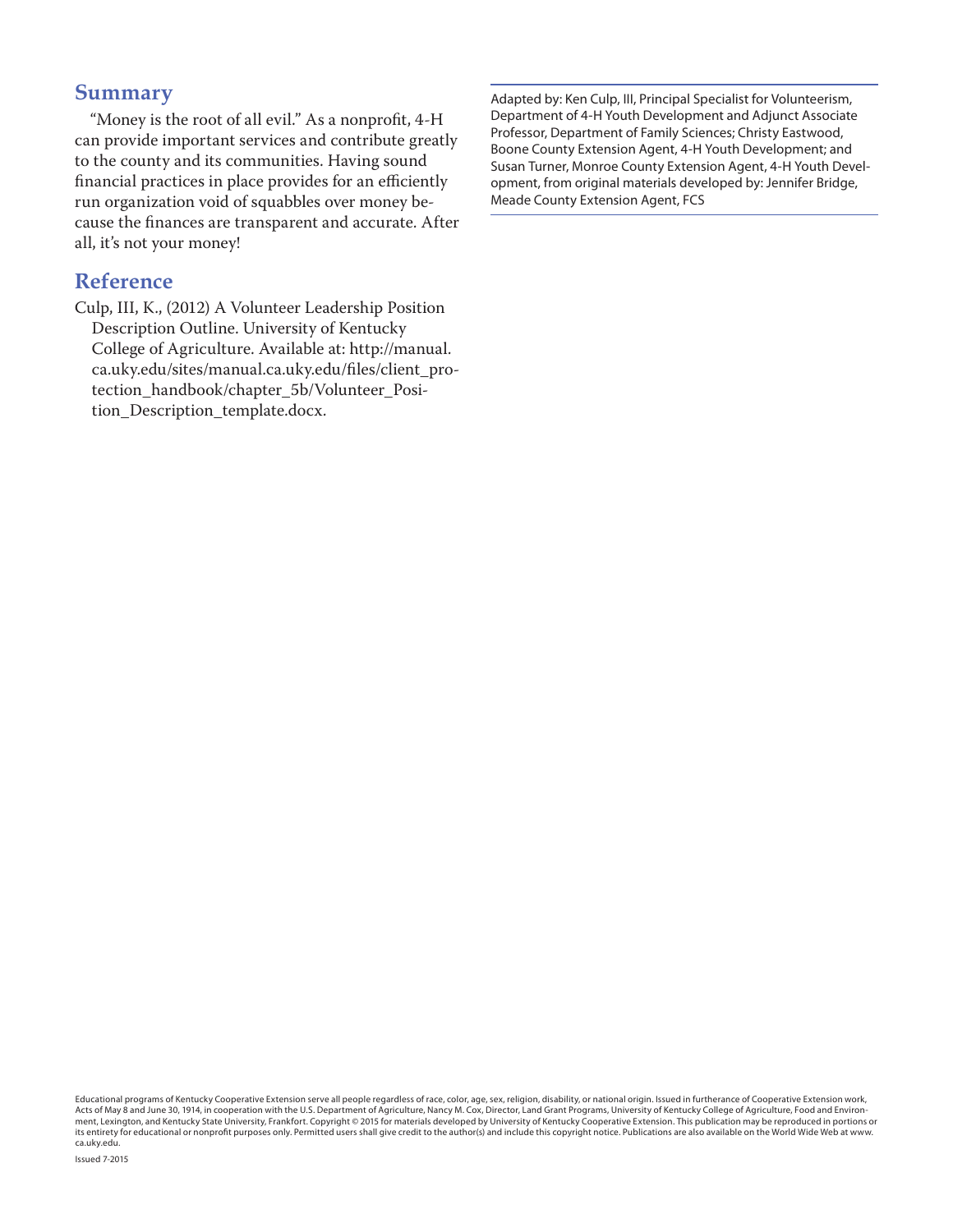

# Nonprofit Organization Financial Checklist

#### **Self-inventory of your organization's financial practices. Check all that apply.**

- Nominating committee secures nominee for position of treasurer and assistant treasurer, checks credentials and if needed interviews candidates to make sure they possess skills to handle funds appropriately.
- A position description has been developed for the office and given to the candidates so they know what their responsibilities will be.
- \_\_\_\_\_\_\_ Treasurer position has set term limits and guidelines are followed when electing a treasurer/assistant treasurer.
- \_\_\_\_\_\_\_ A financial committee is in place which provides insight into budget, spending recommendations, audit and review of books, retention/disposal of records and provides assistance as needed.
- An annual budget is prepared, presented and voted upon by members of the organization.
- Budgets are followed throughout the year to determine spending.
- \_\_\_\_\_\_\_ Timely reports detailing income and expenditures are provided to members, voted upon and provided for filing.
- Fundraising events are detailed with income and expenditures as part of a separate report.
- Receipts are given in duplicate or triplicate for funds received.
- If applicable, sales tax is paid to the Kentucky Revenue Service on sale of non-food items.
- IRS 990's are filed annually and on time with the Internal Revenue Service and reported back to the membership.
- Audits are conducted in a timely manner and reports of findings are presented to members and are filed for future reference.
- Audit recommendations are implemented, if applicable.
- Appropriate financial information is given to the local extension office to be placed on file depending on your 990 status.

*Jennifer Bridge, Meade County Extension Agent for Family and Consumer Sciences, handout for use with KELD Financial Oversight for a Nonprofit Organization*